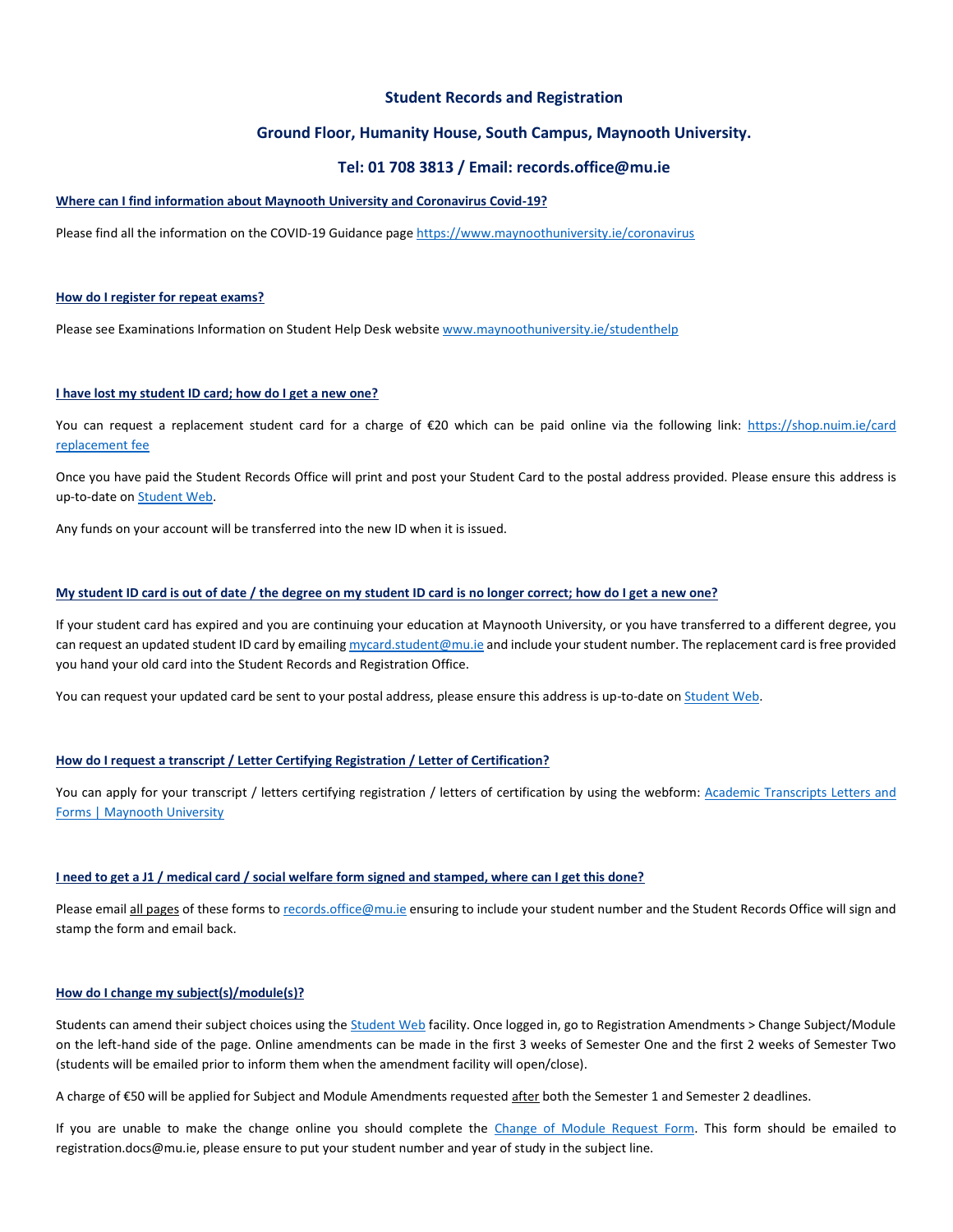**\*\*Important\*\*** If you just want to change a subject or module, please DO NOT click the 'On-line Registration' tab and DO NOT click change pathway. This will cancel your current registration and de-register you. If you do this and have difficulty registering again, please contact the Records and Registration Office (records.office@mu.ie) immediately.

### **The module change deadline has passed for this semester, can I still make amendments?**

If the module change deadline has passed for the current semester, it may still be possible to make amendments.

You will need to provide written permission from your academic department(s) confirming that you can make the change.

Any change requested after the deadline also incurs a €50 late module change fine which can be paid online via the following link: €50 Late Module Change Fine - [N.U.I. Maynooth \(maynoothuniversity.ie\)](https://shop.maynoothuniversity.ie/index.php?app=ecom&ns=prodshow&ref=Mod_Chng_Fine)

Once you have made the payment & submitted written permission, the Office will process the change requested.

\*\*Important\*\* From the 1st of December of the academic year, you must fill out and submit the attached RE1 Extenuating Circumstances form and submit it to the Policy Office for approval. This form is available on the website [www.maynoothuniversity.ie/records](http://www.maynoothuniversity.ie/records)

## **Cancelling a first semester module when the semester is finished:**

If you wish to cancel a first semester module on or after the 1st of December of the academic year, you must fill out an RE1 Extenuating Circumstances form and submit it to the Policy Office (policy@mu.ie) for approval. The form is available on the website [Registry Forms | Maynooth University](https://www.maynoothuniversity.ie/registry/registry-forms)

# **How do I change my class/module group?**

Please contact your department to enquire about changing classes/tutorials.

# **How do I register to repeat the year?**

To register to repeat an academic year, students must complete the appropriate Repeat Registration Form which is available on the Records and Registration Office website:<https://www.maynoothuniversity.ie/records/student-registration>, scroll down to the "Repeating Students" tab, select the appropriate form and return the completed form t[o registration.docs@mu.ie](mailto:registration.docs@mu.ie) ensuring to put 'Repeat Form [Student Number]' in the subject line.

Once The Records and Registration Office have processed the registration you will receive an email confirming same and giving details on how to complete the registration process.

\*\*Important\*\* Please note, students are only permitted to repeat a period of study **once** without permission, to check if you need to fill out an RE1 form, please contact us [\(records.office@mu.ie\)](mailto:records.office@mu.ie)

# **I've forgotten my password/log in details, who do I contact?**

If you have forgotten your password/log in details or you cannot log in using your existing details, please contact IT Services using the Live Chat Forum. Click the **["Ask"](https://www.maynoothuniversity.ie/it-services/students)** button where one of the IT services team can assist you.

Note: If you can't see the "Ask" button, please click the 'cookies declaration' at the bottom of the IT Services webpage. You will be brought to the Cookies Declaration page where you will see the options to "Change your consent" – select this option and then select "allow all cookies" on the popup that shows at the bottom of the screen. Once you have completed these steps, refresh the IT Services page and the "Ask" button should now be available.

#### **I have been offered and accepted a postgraduate course on PAC - when do I register for my course?**

If you are commencing your course in September 2021, you will receive all the registration information from our office from Monday 9th August, and weekly thereafter. If you have been offered and accepted your course on PAC then there is nothing further you need to do regarding registration until prompted by our office. Just check your emails regularly during August and keep an eye out for our email.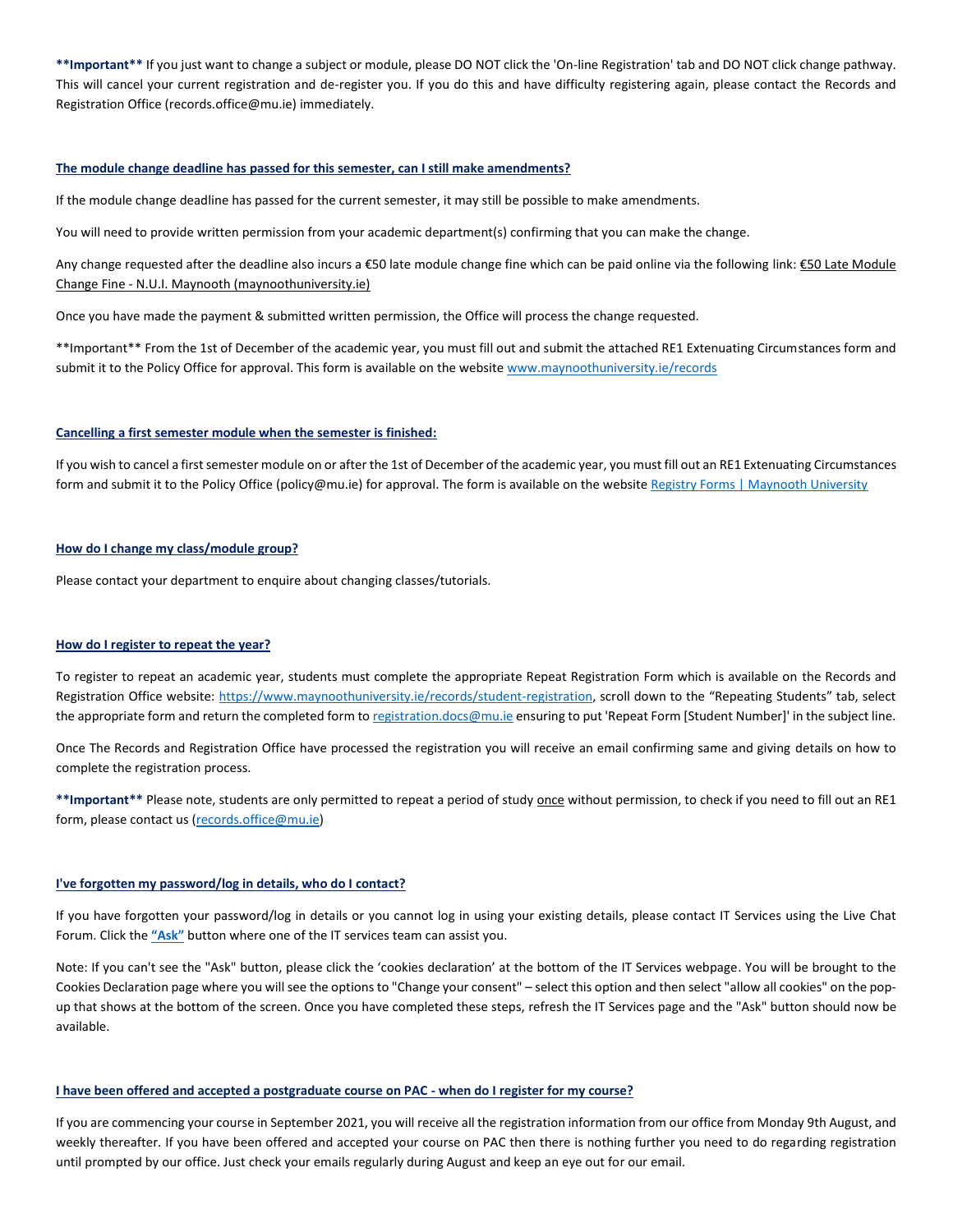### **I've just accepted my offer on CAO, when do I register?**

All incoming 1st year students will receive an email from our office. This email will contain all the instructions on how to complete the registration process, which includes an online registration. The email will also contain your student account details. Please be aware all emails will be sent to the email address provided on your CAO application. Please check Junk/Spam folders also.

\*\*Important\*\* to complete the registration verification and receive your student ID card, Registration Verification will take place on campus, usually in September. Details of the date you are required to attend will be included in the email you will receive for registration. Students must produce the following documentation for Registration Verification: a valid passport or valid driving license with photo OR birth certificate (accompanied by Public Services Card or one of the accepted forms of photo ID). Note: baptismal certificate will not be accepted. Students wishing to register in their married name must either produce a state marriage certificate or have their married name on their passport.

We **DO NOT** accept the Age Card.

## **Erasmus and Study Abroad (International) students.**

Applications to study in Maynooth University as an Erasmus or a Study Abroad Student are handled by the **[International Office](https://www.maynoothuniversity.ie/international)**.

## **Occasional Students**

Undergraduate Applications to study modules in Maynooth University as an Occasional Student are handled by the Admissions Office | Maynooth **[University](https://www.maynoothuniversity.ie/admissions-office)** 

# **How do I check my registration / check that I am registered for the correct modules/subjects?**

You can check your registration / check the modules/subjects you are registered for at any time by logging int[o Student Web.](https://studentweb.nuim.ie/pls/prodi03/w99pkg.mi_startupAD) Your current registration can be viewed under the 'Confirmation of Registration Report' tab on the left-hand side.

Please note, if you have de-registered from a module/subject, it will still appear in your report but will have a 'Y' in the 'cancelled' column.

If you are still unsure and want to confirm that your registration is correct, please email [records.office@mu.ie](mailto:records.office@mu.ie) from your student email account including your student number and we will be able to assist you.

# **Can I get a form stamped/signed on a student's behalf?**

Our office will only stamp/sign forms when requested to do so directly by the student. Due to GDPR, we will not accept requests from third parties, and we will not provide any information without the student's consent.

If a student would like a third party to get a form stamped/signed on their behalf, the student must inform our office by email from their Maynooth University email account.

If we receive a form by post, we will confirm with the student before returning the form to the postal address on the student's record.

# **Can I request a letter/transcript on someone's behalf?**

Our office will only accept requests directly from students. Due to GDPR, we will not accept requests from third parties, and we will not provide any information without the student's consent.

If a student would like a third party to request/collect a letter/transcript on their behalf, the student must inform our office by email from their MU mail.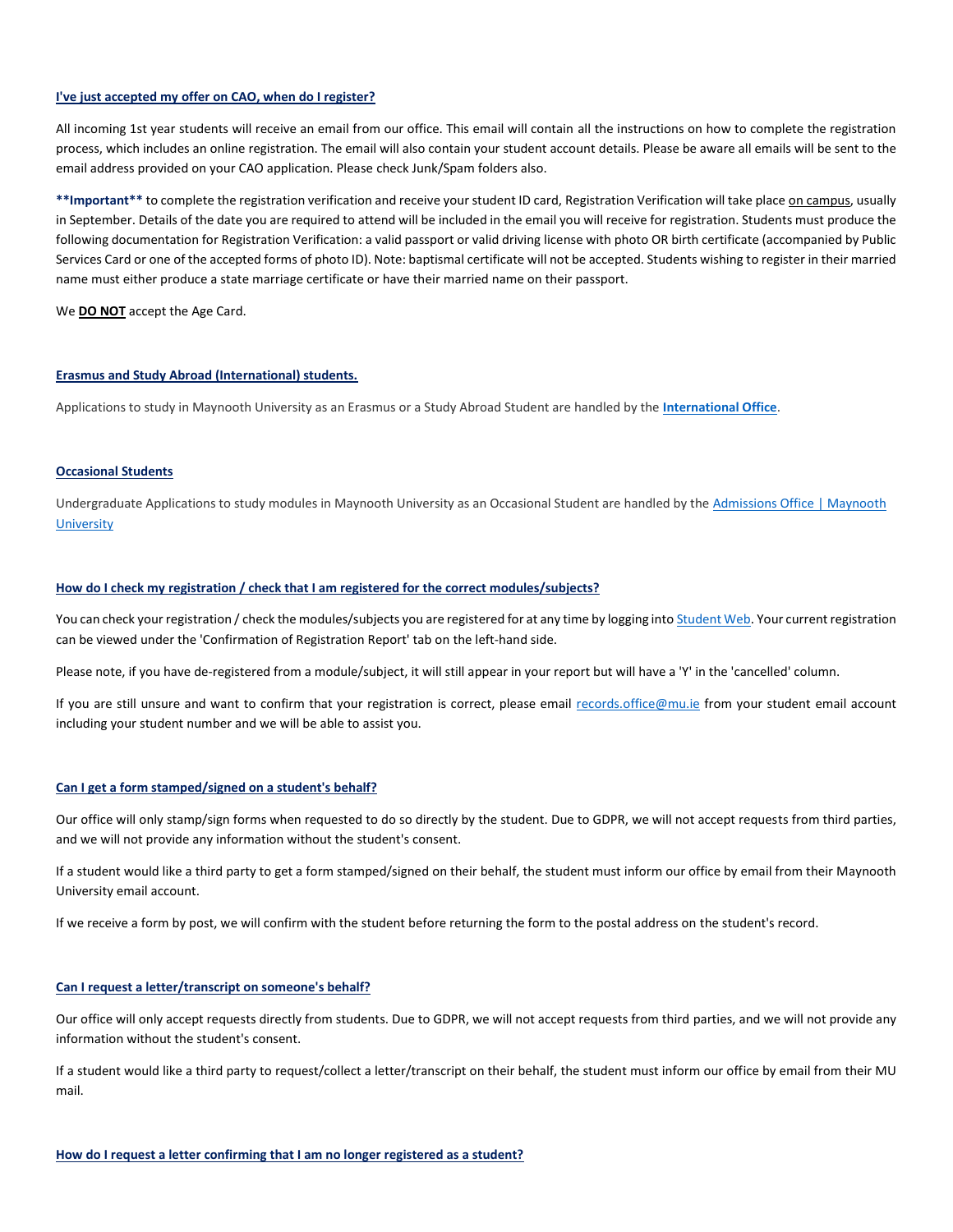You can request this letter online by filling out our online form: [www.maynoothuniversity.ie/records/academic-transcripts-letters-and-forms](https://www.maynoothuniversity.ie/records/academic-transcripts-letters-and-forms)

This is a general letter. If you need more specific details included in the letter, please email [records.office@mu.ie](mailto:records.office@mu.ie) from your student email account.

## **How do I request a letter confirming that I am a registered student?**

You can request this letter online by filling out our online form[: www.maynoothuniversity.ie/records/academic-transcripts-letters-and-forms](https://www.maynoothuniversity.ie/records/academic-transcripts-letters-and-forms)

This is a general letter. If you need more specific details included in the letter, please email [records.office@mu.ie](mailto:records.office@mu.i) from your student email account.

Please note, we will only accept requests directly from students and will not accept requests from third parties.

#### **How do I update my address/communication details?**

If you are a current student, you can update your address online via th[e Student Web](https://studentweb.nuim.ie/pls/prodi03/w99pkg.mi_startupAD) under the 'Update address/phone details' tab on the left-hand side of the screen. Please ensure that you save your details correctly.

If you are a past student, please email your new details to [records.office@mu.ie.](mailto:records.office@mu.ie) Always remember to include your student number and/or date of birth when you email the office.

## **How do I suspend/withdraw from my course? (Post-grad students)**

To suspend or withdraw from your post-graduate course, you will need to fill out the R1 form which is available on the website Registry Forms | [Maynooth University](https://www.maynoothuniversity.ie/registry/registry-forms)

The form must be filled out and signed by yourself, the Fees & Grants office and your Head of Department before it is submitted for processing. Your student ID card must also be returned. Please note, the onus is on the student to have the form fully completed prior to submitting and incomplete forms will cause a delay in processing. Of course, if you have any difficulties with the form, please let us know.

Taught post-graduates should submit their completed form to th[e Student Records office.](mailto:records.office@Mu.ie)

Research post-graduates should submit their completed form to [policy@mu.ie](mailto:policy@mu.ie) for approval.

For more information, please visit our website via the following link: [https://www.maynoothuniversity.ie/records/withdrawing-deferring-or](https://www.maynoothuniversity.ie/records/withdrawing-deferring-or-suspending-registration)[suspending-registration](https://www.maynoothuniversity.ie/records/withdrawing-deferring-or-suspending-registration)

# **How do I defer/de-register/withdraw from my course? (Undergrad. students)**

To defer your course as an undergraduate student, you will need to fill out the undergraduate de-registration online from which is available on our website, where you will also find further information on deferring / withdrawing from your course: <https://www.maynoothuniversity.ie/records/withdrawing-deferring-or-suspending-registration>

## **How do I request an English version, duplicate or replacement copy of my degree parchment?**

Maynooth University does not issue degree parchments. They are issued by the NUI as they are the awarding body. For this reason, you will need to request any translated versions, duplicates, or replacements of your degree parchment directly from NUI.

Any information on the request process can be found via the following link[: http://www.nui.ie/services/document-services.asp](http://www.nui.ie/services/document-services.asp)

# **How do I get my class ranking?**

You can request a class ranking by sending an email to [records.office@mu.ie.](mailto:records.office@mu.ie) Please include your student number in the email.

Please note: Rankings are provided for the overall qualification and subjects for each academic year - rankings are not available for individual modules. Rankings cannot be provided for the current academic year.